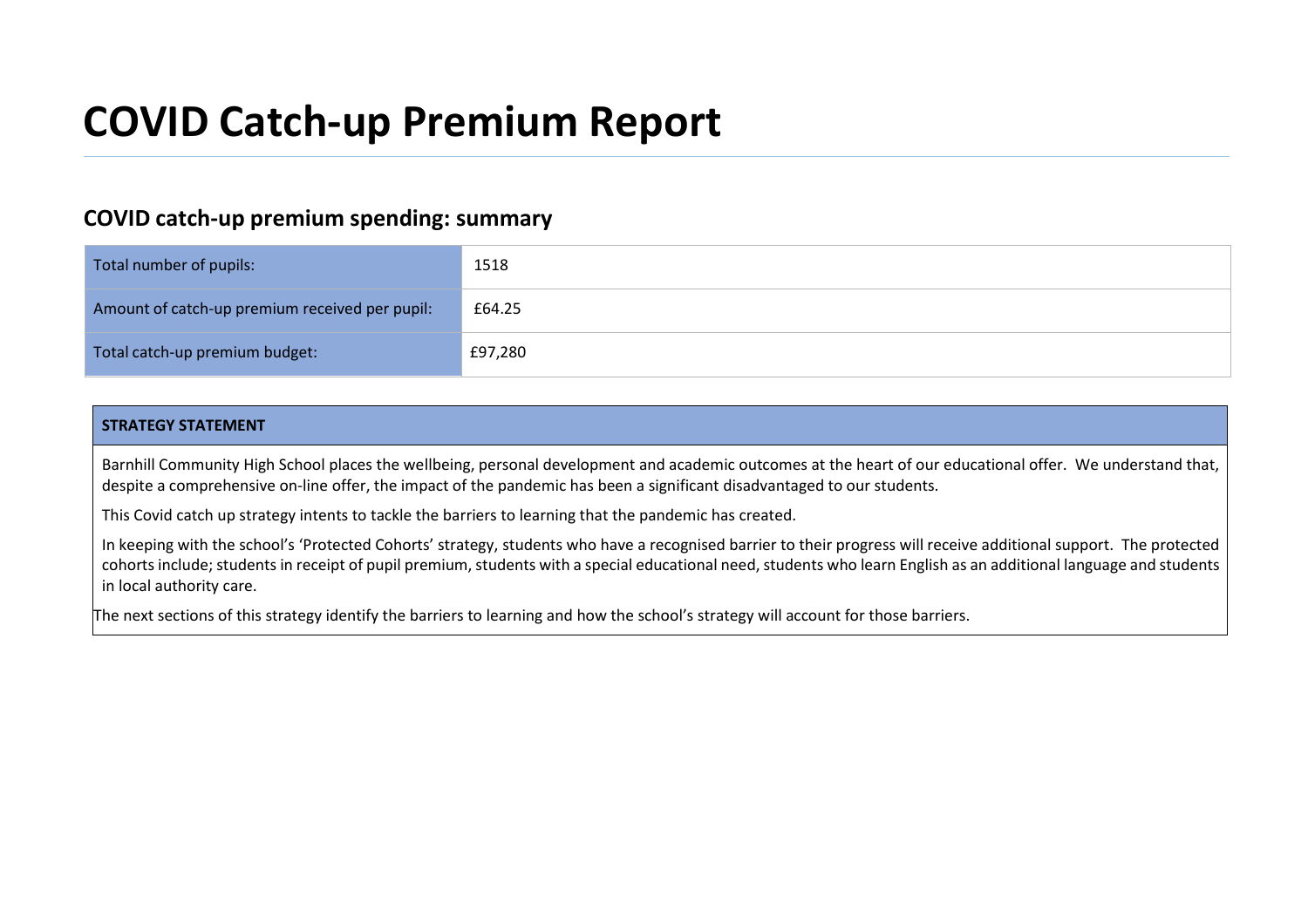## **Barriers to learning**

|                    | <b>BARRIERS TO FUTURE ATTAINMENT</b>                                                                                                                                                                                          |  |  |  |  |  |
|--------------------|-------------------------------------------------------------------------------------------------------------------------------------------------------------------------------------------------------------------------------|--|--|--|--|--|
| Academic barriers: |                                                                                                                                                                                                                               |  |  |  |  |  |
| A                  | Reading skills. Students' reading is below that of their maths. The impact of the lock down has made this more pronounced. Students<br>enjoyment of reading and access to wider challenging texts is also a barrier.          |  |  |  |  |  |
| B                  | Gaps in learning. While considerable efforts were made to ensure that students were given high quality provision at all times, there was<br>a mixed experience. As a result there are gaps in learning across the curriculum. |  |  |  |  |  |
|                    | Access to technology and learning technologies. Students use of technology is a barrier is they do not have access to devices and good<br>digital literacy.                                                                   |  |  |  |  |  |
| D                  | Articulating thinking. Students who have spent large amounts of time working remotely have lost the focus on discussion, debate and<br>general oracy.                                                                         |  |  |  |  |  |
|                    | Cultural capital. Student has limited exposure to cultural capital.                                                                                                                                                           |  |  |  |  |  |

|                           | <b>ADDITIONAL BARRIERS</b>                                                                                                                         |
|---------------------------|----------------------------------------------------------------------------------------------------------------------------------------------------|
| <b>External barriers:</b> |                                                                                                                                                    |
| E                         | Access to online learning. Through the lockdown, several students were unable to access online learning due to lack of devices or lack of<br>Wifi. |
| l F                       | Wellbeing. Covid-19 has had an impact on student wellbeing and we need to address this through offering different support programmes<br>in school. |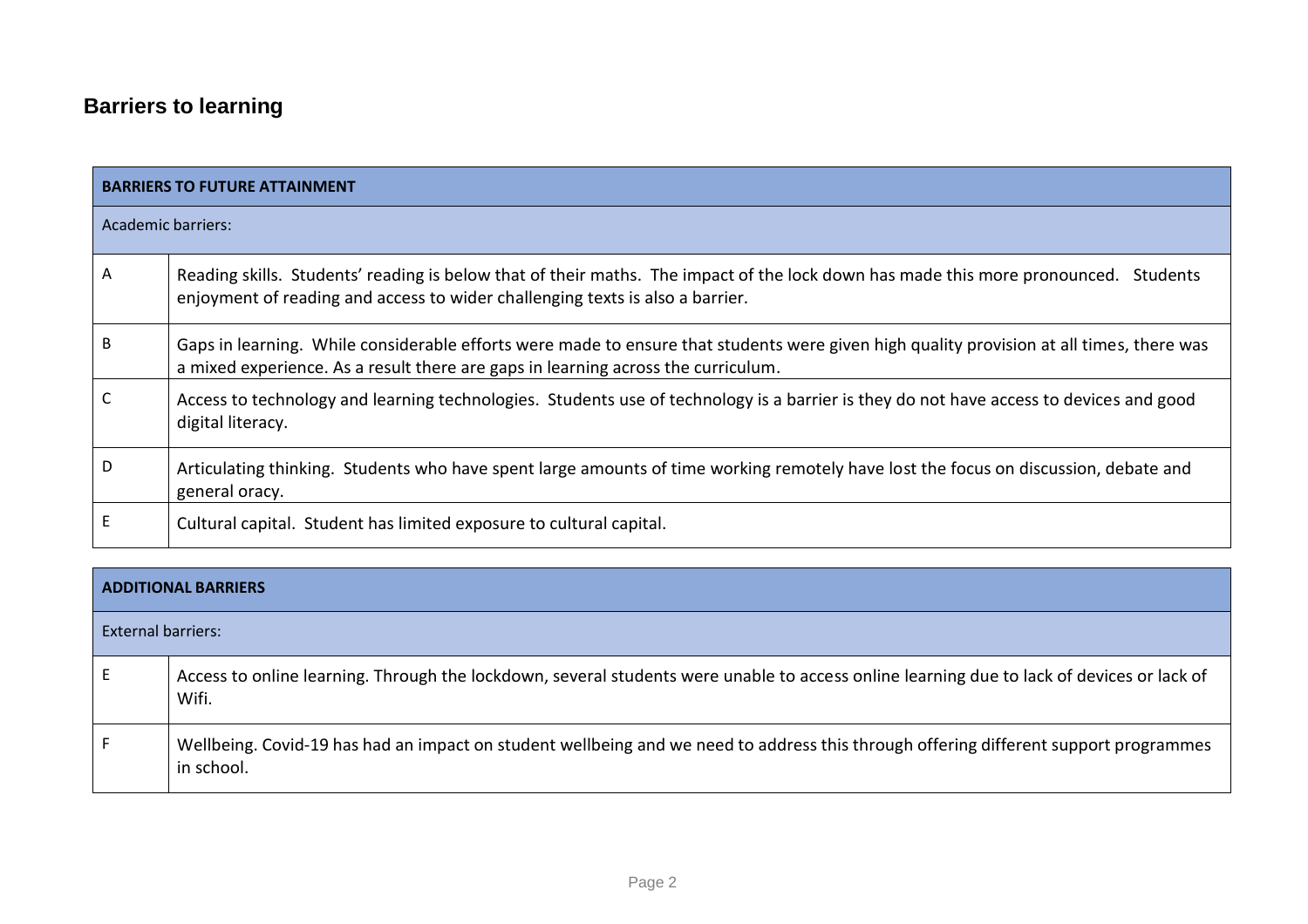### **Planned expenditure for current academic year**

| <b>Quality of teaching for all</b>                                                                                                                 |                                                                                                                                                                                                                                                                                                                                      |                                                                                                                                                                                                                                                                                                                                                                             |                                                                                                                                                                                                                                                                                                                   |                   |                                                                                                            |  |  |
|----------------------------------------------------------------------------------------------------------------------------------------------------|--------------------------------------------------------------------------------------------------------------------------------------------------------------------------------------------------------------------------------------------------------------------------------------------------------------------------------------|-----------------------------------------------------------------------------------------------------------------------------------------------------------------------------------------------------------------------------------------------------------------------------------------------------------------------------------------------------------------------------|-------------------------------------------------------------------------------------------------------------------------------------------------------------------------------------------------------------------------------------------------------------------------------------------------------------------|-------------------|------------------------------------------------------------------------------------------------------------|--|--|
| <b>Action</b>                                                                                                                                      | Intended outcome<br>and success criteria                                                                                                                                                                                                                                                                                             | What's the evidence and<br>rationale for this choice?                                                                                                                                                                                                                                                                                                                       | How will you make sure it's<br>implemented well?                                                                                                                                                                                                                                                                  | <b>Staff lead</b> | When will you<br>review this?                                                                              |  |  |
| To establish an onsite<br>assessment<br>programme to identify<br>gaps in learning<br>Barrier $- B$<br><b>Year Groups - All</b><br>(MIDYIS for 7-9) | Through use of our<br>academic and<br>attitudinal data, we<br>will be able to<br>identify students<br>who are at risk of<br>underperformance or<br>who are currently<br>underperforming<br>across subject areas.<br>Students will also be<br>assessed using the<br><b>MIDYIS Assessment</b><br>package to identify<br>areas of need. | MIDYIS are a well renowned and<br>provenprovider with research based<br>and evidence based impact projects<br>thattarget closing the gap for<br>disadvantaged learners. Through<br>ongoing assessment we can identify<br>students' areas of need and then<br>implement appropriate<br>interventions for students, both in<br>the class and via withdrawal<br>interventions. | Ensure curriculum leaders<br>in English, Mathsand<br>Science have full access to<br>programme and provide<br>training for their teams.<br>Use of exams officers to<br>develop on site programme<br>in conjunction with<br>RHa/MAb.<br>Ensure impact / process is<br>embedded into department<br>Grid Bs and LABS. | <b>TQU</b>        | Half termly in<br>keeping with the<br>lassessment<br>cycle<br>DHI / AMI TLR<br>costs<br><b>MIDYIS cost</b> |  |  |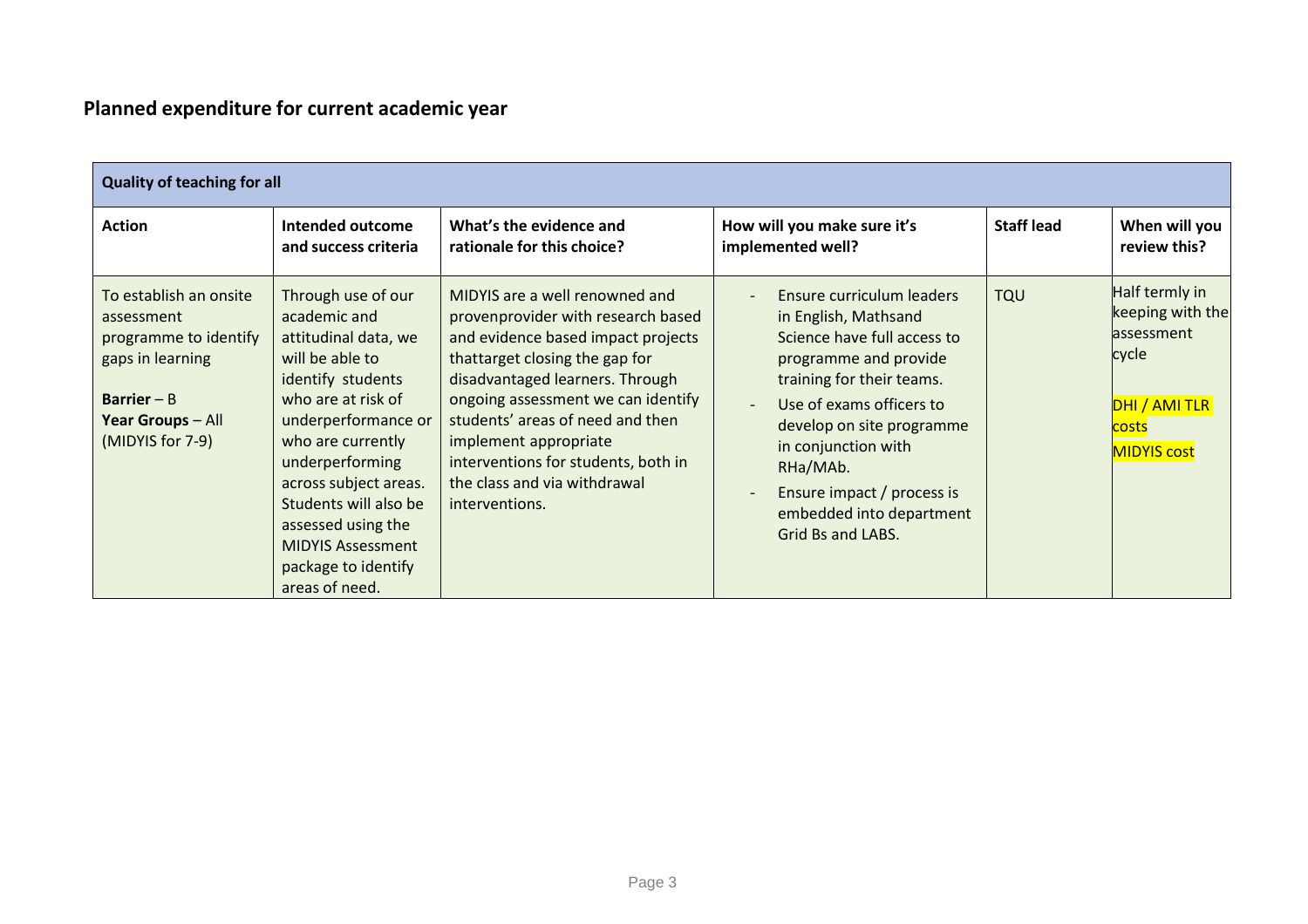| To establish a Period<br>Six timetable to<br>support Year Ten<br>and Eleven students.<br>Barriers $-$ B<br>Year Groups - Year<br>11. | Through use of<br>internal data, we will<br>be able to identify<br>students who are at<br>risk of<br>underperformance or<br>currently<br>underperforming.<br>Looking at the data<br>after each data drop<br>will allow us to see<br>the progress which<br>has been made. | With the 'lost learning' during<br>lockdown, we will be providing<br>dedicated period six lessons where<br>students can catch up on key<br>concepts. | Students to be identified<br>$\overline{\phantom{0}}$<br>through internal data after<br>each data drop.<br>RDH to timetable period six.<br>Data to be analysed after<br>each data drop to ascertain<br>whether progress has been<br>made. | <b>TQU</b>                  | Half termly in<br>keeping with<br>the assessment<br>cycle.<br><b>Staffing cost</b> |
|--------------------------------------------------------------------------------------------------------------------------------------|--------------------------------------------------------------------------------------------------------------------------------------------------------------------------------------------------------------------------------------------------------------------------|------------------------------------------------------------------------------------------------------------------------------------------------------|-------------------------------------------------------------------------------------------------------------------------------------------------------------------------------------------------------------------------------------------|-----------------------------|------------------------------------------------------------------------------------|
|                                                                                                                                      |                                                                                                                                                                                                                                                                          |                                                                                                                                                      |                                                                                                                                                                                                                                           | <b>Total budgeted cost:</b> |                                                                                    |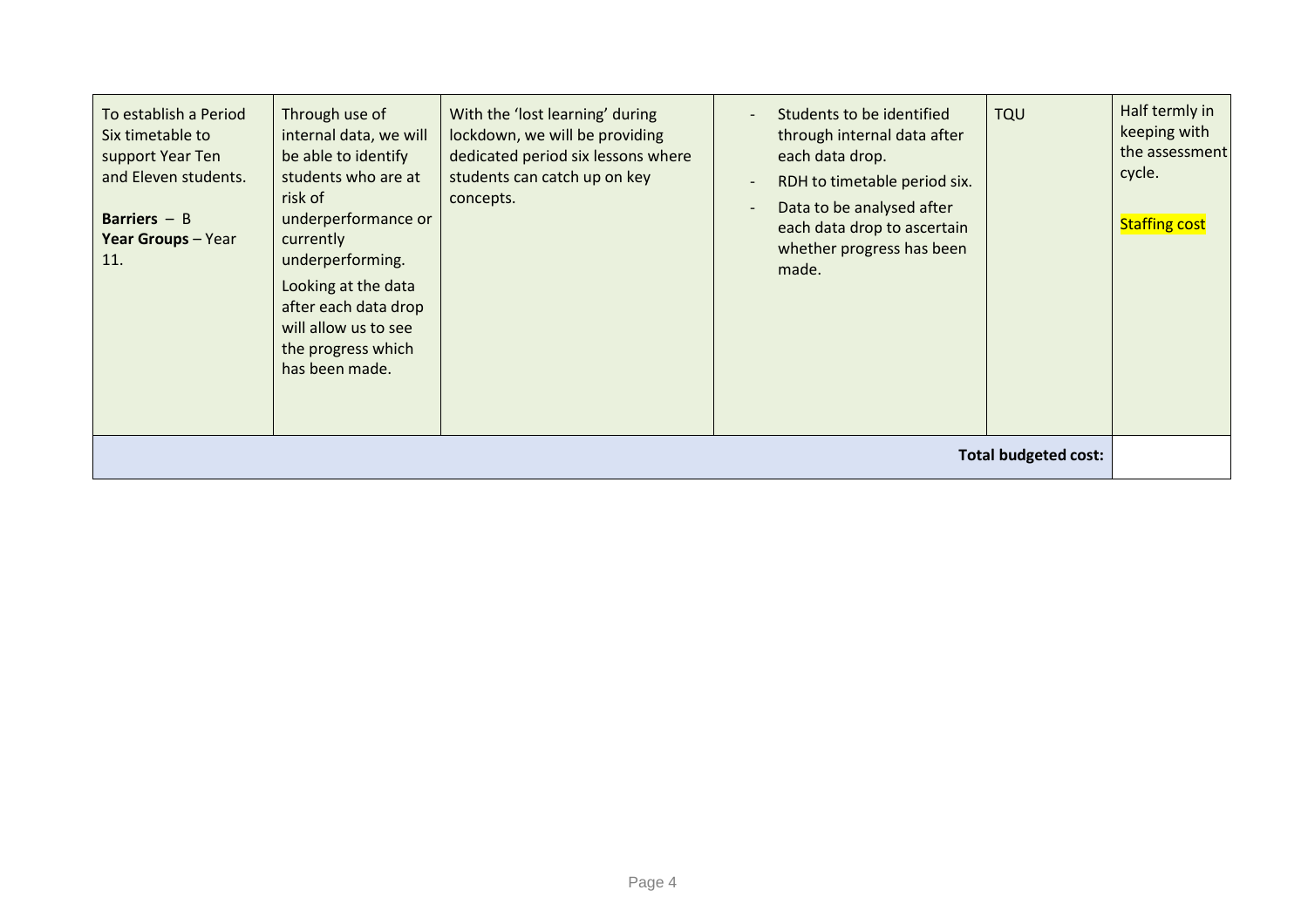| <b>Targeted support</b>                                                                                                                                                                                                       |                                                                                                                                                                   |                                                                                                                                                                                                                          |                                                                                                                                                                                                                                                                                                                                                                                                                          |                   |                                                                                                                                                        |
|-------------------------------------------------------------------------------------------------------------------------------------------------------------------------------------------------------------------------------|-------------------------------------------------------------------------------------------------------------------------------------------------------------------|--------------------------------------------------------------------------------------------------------------------------------------------------------------------------------------------------------------------------|--------------------------------------------------------------------------------------------------------------------------------------------------------------------------------------------------------------------------------------------------------------------------------------------------------------------------------------------------------------------------------------------------------------------------|-------------------|--------------------------------------------------------------------------------------------------------------------------------------------------------|
| <b>Action</b>                                                                                                                                                                                                                 | Intended outcome<br>and success criteria                                                                                                                          | What's the evidence and<br>rationale for this choice?                                                                                                                                                                    | How will you make sure it's<br>implemented well?                                                                                                                                                                                                                                                                                                                                                                         | <b>Staff lead</b> | When will you<br>review this?                                                                                                                          |
| To implement new<br>reading and phonics<br>programmes (LEXIS,<br>NGRT, Thinking<br>Reading) for<br>identified students<br>who are significantly<br>below their reading<br>age.<br>Barriers - $A/B/C/D$<br>Year Groups $-7-11$ | All students on the<br>programme will<br>make at least six<br>months progress<br>with their reading as<br>evidenced by the<br>regular testing of<br>reading ages. | EEF guidance shows that it is a<br>promising project with at least four<br>months progress. Our own use of<br>phonics has shown a positive impact<br>with 73% of students, prior to<br>lockdown, returning to mainstream | We have development days<br>from Thinking Reading<br>where the trainer analyses<br>our work/plans and gives<br>feedback.<br>SSI is a trained Thinking<br>$\overline{\phantom{a}}$<br>Reading Leader and can<br>support others delivering<br>the programme through<br>observation and coaching.<br>Students will be baselined at<br>the start of the programme<br>and then at regular intervals<br>to ascertain progress. | <b>MSH</b>        | Half termly for<br>the<br>programmes<br>with their leads<br>and also in<br>keeping with<br>school<br>assessment<br>cycles.<br>Lexia, RDW<br>cost, NGRT |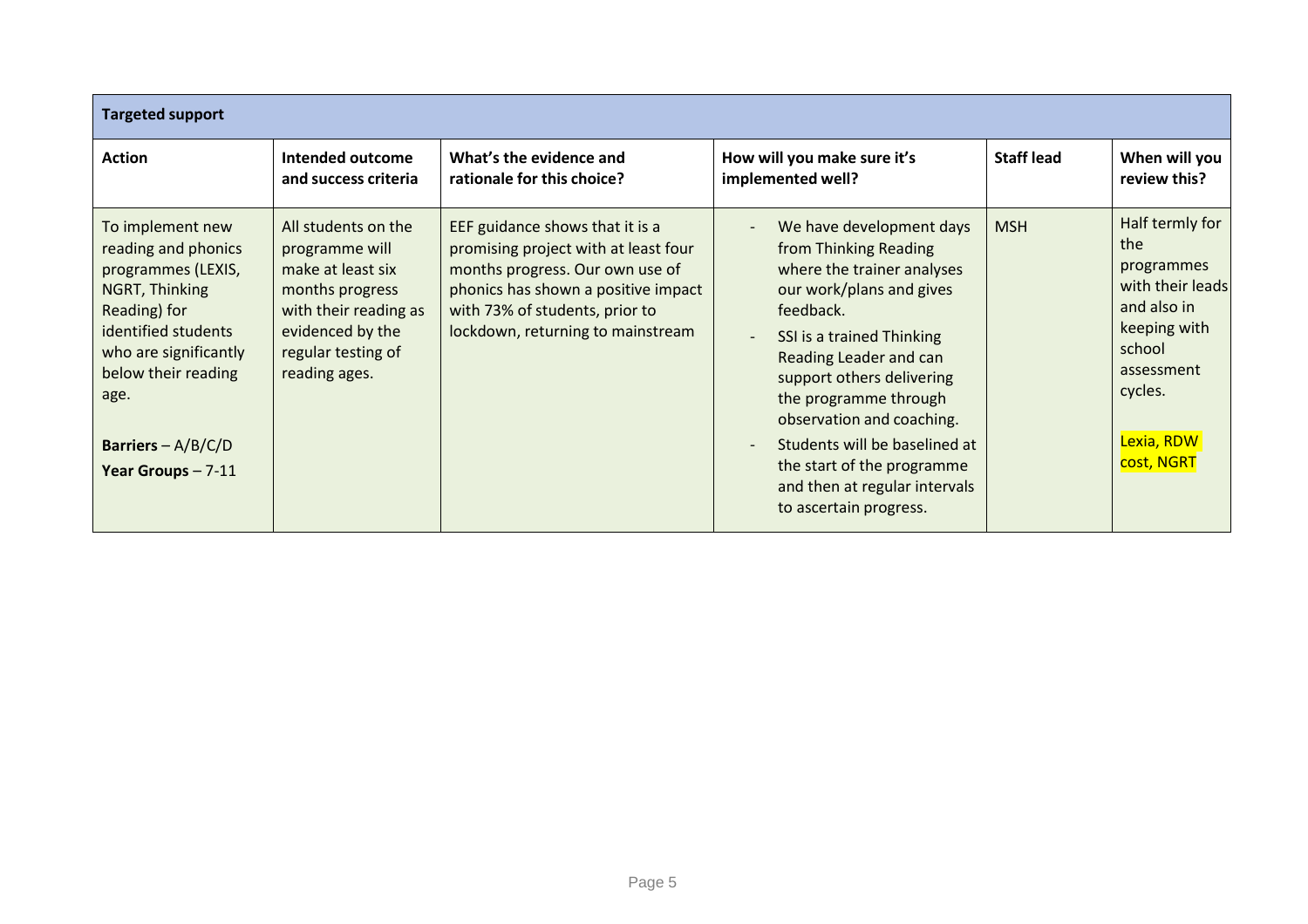| To provide subsidised<br>1:1 tuition from<br><b>National Tutoring</b><br>Programme<br>Barriers $-C/D$<br><b>Year Groups - Years</b><br>10 and 11 | 100% of students<br>who have been<br>selected for the<br>programme will<br>make progress as<br>evidenced by data<br>drops. Year Eleven<br>students will achieve<br>their target grades at<br>GCSE.<br>47 students will be<br>receiving 1:1 tuition<br>for a 10 week course<br>in English. 30 will<br>receive tuition in<br>Spanish for the<br>academic year. | EEF guidance states that one to one<br>to one tuition can have an impact of<br>five months on a student's progress.<br>We can offer subsidised tuition to<br>students who are at most need,<br>according to our internal data. | Students identified through<br>$\overline{\phantom{a}}$<br>internal data and liaison<br>with team leaders and<br>subject coordinators.<br>Progress with tuition to be<br>tracked.<br>Data drops will show<br>evidence of progress. | TQU > NHA | Added as a<br>separate item<br>within the<br>school<br>assessment<br>cycles.<br>On cost for<br>mary ann and<br>magdalena |
|--------------------------------------------------------------------------------------------------------------------------------------------------|--------------------------------------------------------------------------------------------------------------------------------------------------------------------------------------------------------------------------------------------------------------------------------------------------------------------------------------------------------------|--------------------------------------------------------------------------------------------------------------------------------------------------------------------------------------------------------------------------------|------------------------------------------------------------------------------------------------------------------------------------------------------------------------------------------------------------------------------------|-----------|--------------------------------------------------------------------------------------------------------------------------|
|--------------------------------------------------------------------------------------------------------------------------------------------------|--------------------------------------------------------------------------------------------------------------------------------------------------------------------------------------------------------------------------------------------------------------------------------------------------------------------------------------------------------------|--------------------------------------------------------------------------------------------------------------------------------------------------------------------------------------------------------------------------------|------------------------------------------------------------------------------------------------------------------------------------------------------------------------------------------------------------------------------------|-----------|--------------------------------------------------------------------------------------------------------------------------|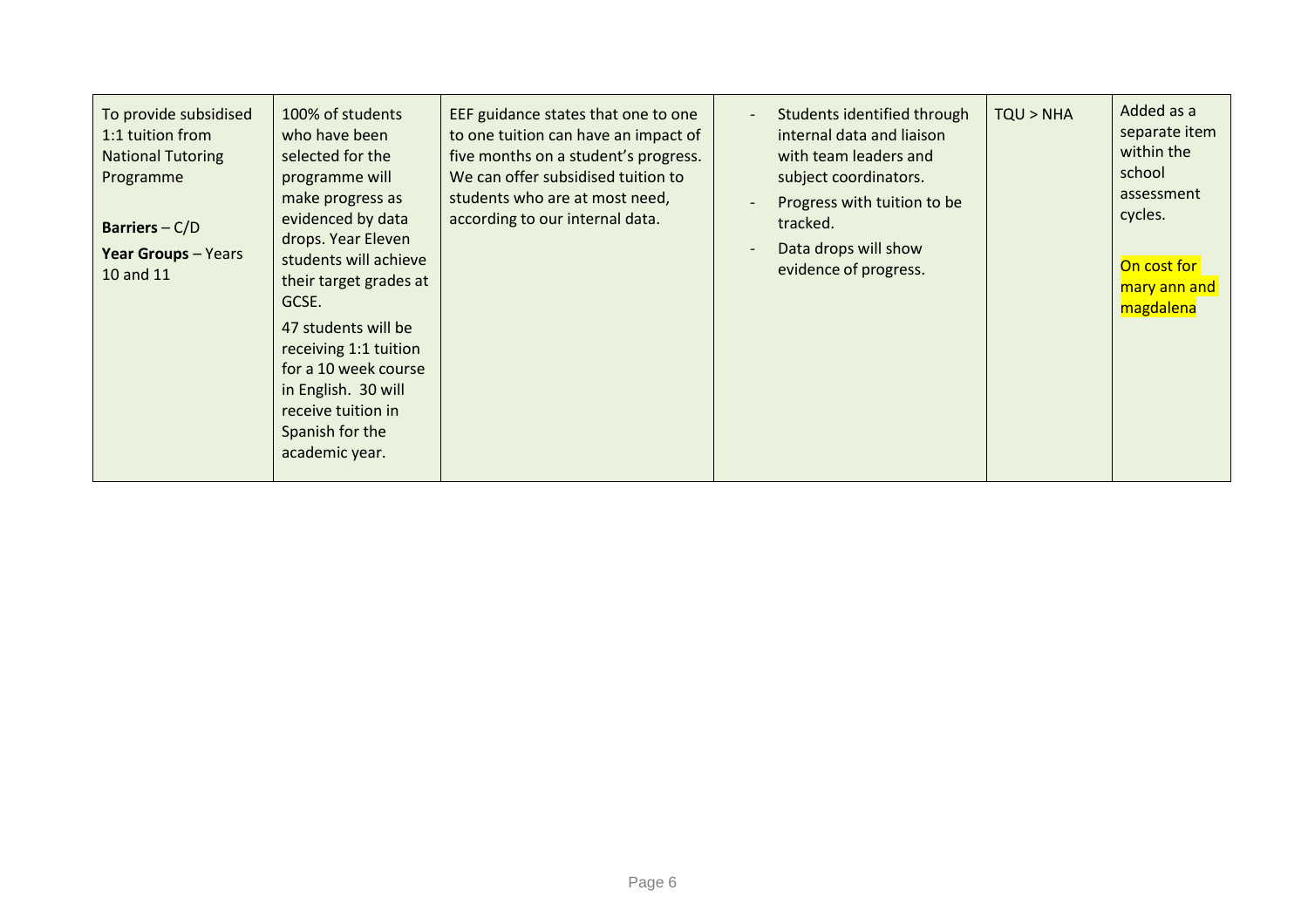| To provide<br>additional support<br>for the<br>attendance team<br>to ensure that<br>students'<br>attendance is not<br>a barrier to<br>learning.<br><b>Barriers - F</b><br><b>Year Group - All</b><br>years | Over all school<br>attendance is higher<br>than 94%.<br><b>Targeted students</b><br>receive additional<br>support and family<br>liaison.                     | DfE research shows that students<br>whose attendance is below 95%<br>achieve on average a grade lower<br>than those with 100% attendance.                                                                                                                                                     | An internal appointment of<br>an attendance support<br>worker who has a good<br>record.<br>Close monitoring by the<br>attendance office and PDBA<br>team (DHT).                            | <b>LHA</b> | In keeping with<br>attendance<br>monitoring<br>cycle<br>$Sam cost -$<br>invig hours 5<br>per day                     |
|------------------------------------------------------------------------------------------------------------------------------------------------------------------------------------------------------------|--------------------------------------------------------------------------------------------------------------------------------------------------------------|-----------------------------------------------------------------------------------------------------------------------------------------------------------------------------------------------------------------------------------------------------------------------------------------------|--------------------------------------------------------------------------------------------------------------------------------------------------------------------------------------------|------------|----------------------------------------------------------------------------------------------------------------------|
| To use the PSHE<br>programme as a<br>means to support<br>social, emotional and<br>mental health.<br>Barriers $-E/F$<br>Year Group - All<br>years                                                           | All students meet the<br>intended outcomes<br>of the PSHE<br>programme, as<br>measured by their<br>termly PSHE tests<br>and their student<br>voice feedback. | EEF guidance states that<br>social/emotional learning can have<br>an impact of four months progress.<br>Through the PSHE programme, we<br>conducted last academic year, we<br>are seeing students making huge<br>gains in terms of the profiling and<br>also in other aspects of school life. | Appointment of a PSHE co-<br>ordinator<br>Allocation of responsibility<br>of monitoring to HoYs.<br>Introduction of key<br>assessment points in PSHE<br>Introduction of student<br>surveys | LHA, ESA   | Half termly<br>monitoring by<br>DHT, HOY<br>Termly analysis<br>of progress<br>data<br><b>ESA bursary</b><br>and time |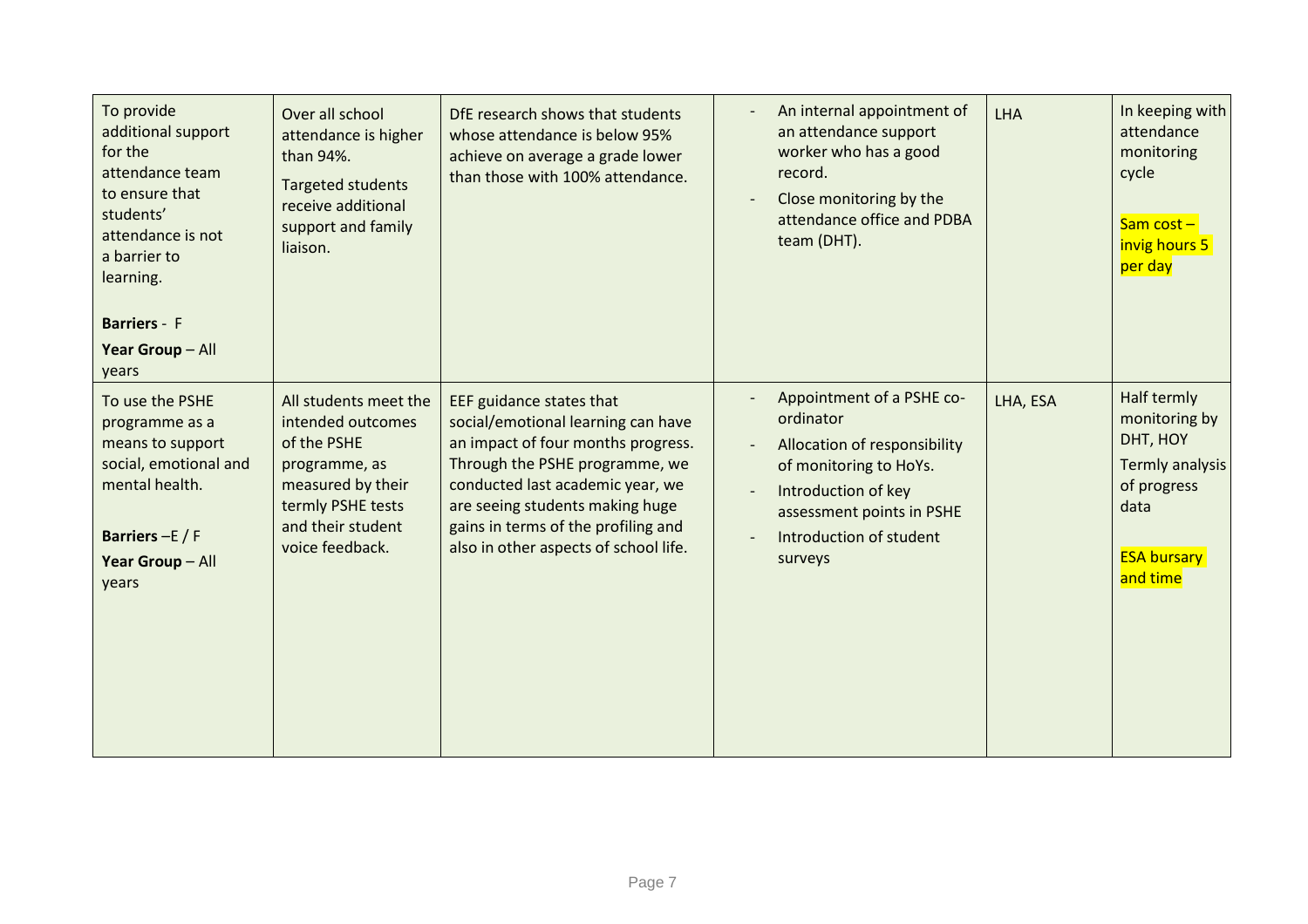| To support students to<br>address gaps in<br>learning through<br>targeted revision<br>during school holidays.<br>Barriers: A / B / D<br>Year Group - Year<br>Eleven | <b>Identified students</b><br>will be on track to<br>achieve their targets<br>as evidenced by our<br>internal assessment<br>data and the GCSE<br>examination results. | Due to the fact that Year 10 lost<br>over six months of learning because<br>of Covid-19, this intervention will<br>support students with curriculum<br>coverage, knowledge and<br>understanding.<br>Students will become more<br>confident with their subject<br>knowledge and this will be<br>evidenced through data. | $\overline{\phantom{0}}$<br>$\overline{a}$ | CLs and ALs to identify<br>students who would benefit<br>from the revision sessions.<br>Timetable of revision<br>sessions to be created.<br>Data from subsequent data<br>drops to be analysed to<br>ascertain whether progress<br>has been made. | TQU > NHA, DHI, In keeping with<br><b>CLs</b> | <b>lassessment</b><br>cycles<br>Saturday costs |
|---------------------------------------------------------------------------------------------------------------------------------------------------------------------|-----------------------------------------------------------------------------------------------------------------------------------------------------------------------|------------------------------------------------------------------------------------------------------------------------------------------------------------------------------------------------------------------------------------------------------------------------------------------------------------------------|--------------------------------------------|--------------------------------------------------------------------------------------------------------------------------------------------------------------------------------------------------------------------------------------------------|-----------------------------------------------|------------------------------------------------|
| <b>Total budgeted cost:</b>                                                                                                                                         |                                                                                                                                                                       |                                                                                                                                                                                                                                                                                                                        |                                            |                                                                                                                                                                                                                                                  |                                               |                                                |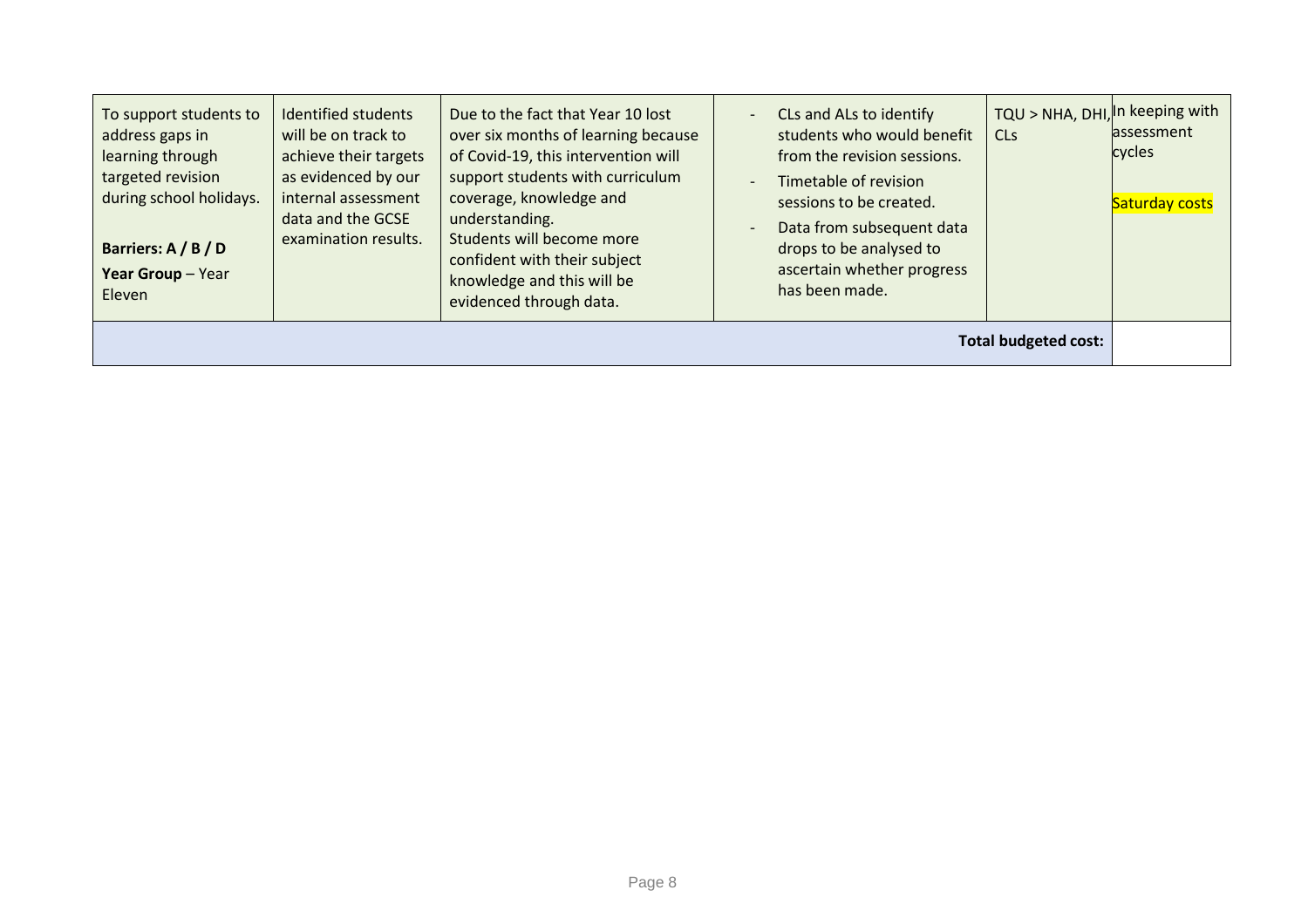| <b>Other approaches</b>                                                                                                                                                                                           |                                                                                                                                                                                                                                  |                                                                                                                                                                                                                                                                                                                                                                                    |                                                                                                                                                                                                                                                                                       |                   |                                              |  |  |
|-------------------------------------------------------------------------------------------------------------------------------------------------------------------------------------------------------------------|----------------------------------------------------------------------------------------------------------------------------------------------------------------------------------------------------------------------------------|------------------------------------------------------------------------------------------------------------------------------------------------------------------------------------------------------------------------------------------------------------------------------------------------------------------------------------------------------------------------------------|---------------------------------------------------------------------------------------------------------------------------------------------------------------------------------------------------------------------------------------------------------------------------------------|-------------------|----------------------------------------------|--|--|
| <b>Action</b>                                                                                                                                                                                                     | Intended outcome<br>and success criteria                                                                                                                                                                                         | What's the evidence and<br>rationale for this choice?                                                                                                                                                                                                                                                                                                                              | How will you make sure it's<br>implemented well?                                                                                                                                                                                                                                      | <b>Staff lead</b> | When will you<br>review this?                |  |  |
| To provide Revision<br>Guides for Year Eleven.<br><b>Ensure all students</b><br>have access to paper<br>revision resources and<br>have a sense of<br>ownership.<br>Barriers $-A/B$<br>Year Group - Year<br>Eleven | <b>Students become</b><br>more confident with<br>independent study.<br>Additionally, they<br>allow students to<br>catch up on any<br>'missed' content.<br>Students will feel<br>more motivated and<br>engaged within<br>lessons. | <b>Revision Guides allow students to</b><br>have material in an easy to use<br>format. Additionally, if there is a<br>regional or a national lockdown due<br>to Covid-19, students will feel that<br>they are not missing vital learning as<br>they have the materials at home.<br>Departments can also use lesson<br>time to highlight how to use revision<br>guides effectively. | Roll out strategy to take<br>place.<br>Departments to adapt their<br>planning and delivery of<br>lessons to utilise revision<br>guides within their work.<br><b>Tutorial programmes for</b><br>Year 10 will highlight the<br>importance of revision<br>guides and how to use<br>them. | NMO / NHA         | <b>Half Termly</b><br><b>Revision guides</b> |  |  |
| To provide Revision<br>Guides for Year Ten.<br><b>Ensure all students</b><br>have access to paper<br>revision resources and<br>have a sense of<br>ownership.<br>Barriers-A/B<br>Year Group - Year Ten             | <b>Students become</b><br>more confident with<br>independent study.<br>Additionally, they<br>allow students to<br>catch up on any<br>'missed' content.<br>Students will feel<br>more motivated and<br>engaged within<br>lessons. | <b>Revision Guides allow students to</b><br>have material in an easy to use<br>format. Additionally, if there is a<br>regional or a national lockdown due<br>to Covid-19, students will feel that<br>they are not missing vital learning as<br>they have the materials at home.<br>Departments can also use lesson<br>time to highlight how to use revision<br>guides effectively. | Roll out strategy to take<br>place.<br>Departments to adapt their<br>planning and delivery of<br>lessons to utilise revision<br>guides within their work.<br>Tutorial programmes for<br>Year 11 will highlight the<br>importance of revision<br>guides and how to use<br>them.        | NMO / NHA         | <b>Half Termly</b><br><b>Revision guides</b> |  |  |